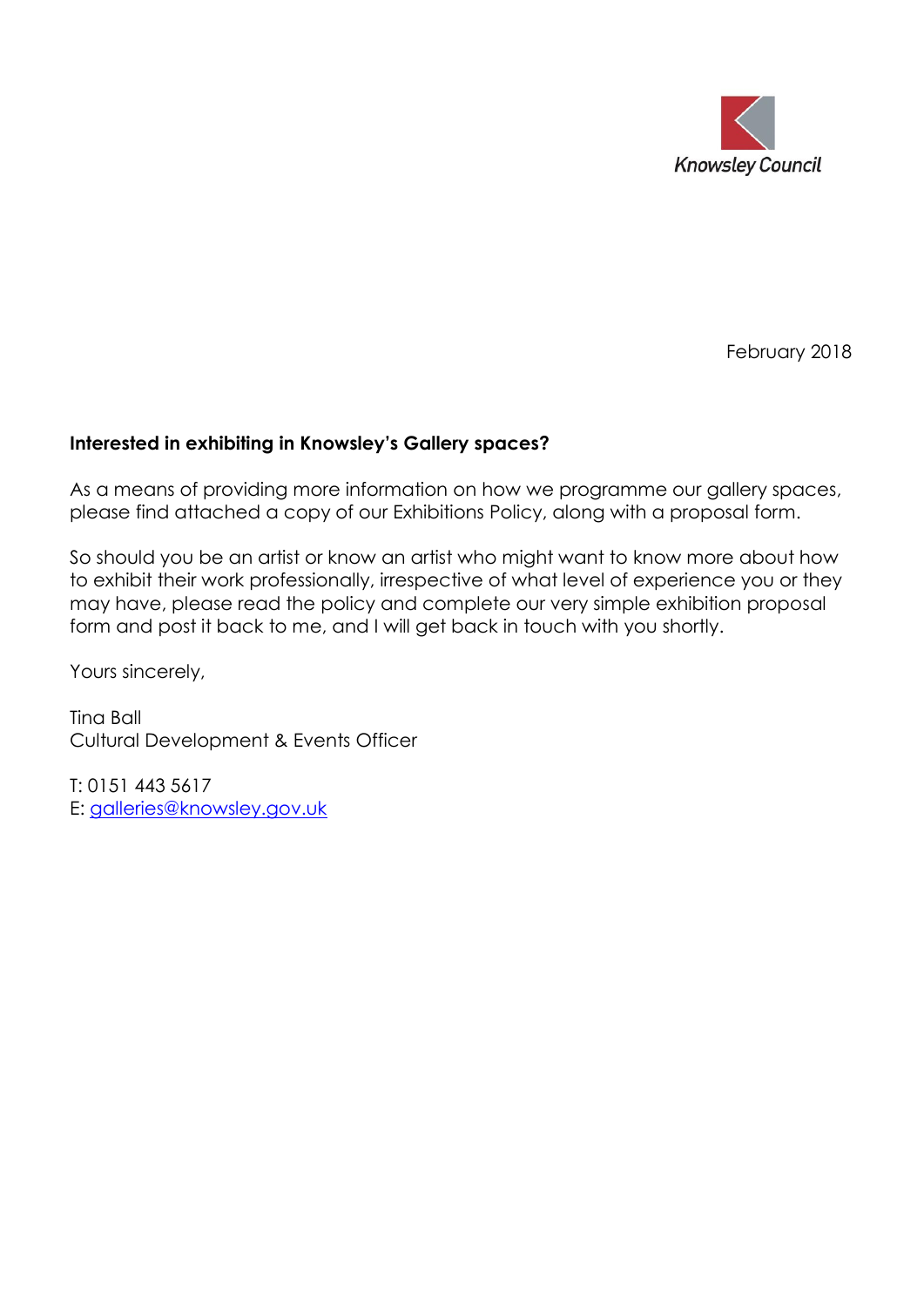### **Exhibition Proposal Form**

(Please complete all unshaded sections below)

| Name:                                            | <b>Date received</b><br>(office only): |
|--------------------------------------------------|----------------------------------------|
| Art Group / Organisation (if applicable):        |                                        |
| <b>Address:</b>                                  |                                        |
| <b>Telephone No:</b>                             |                                        |
| E-mail:                                          |                                        |
| Website (if applicable):                         |                                        |
| Proposed Title of Exhibition:                    |                                        |
| Brief description of You / Your Art Group:       |                                        |
| Brief of your Exhibition Proposal and its focus: |                                        |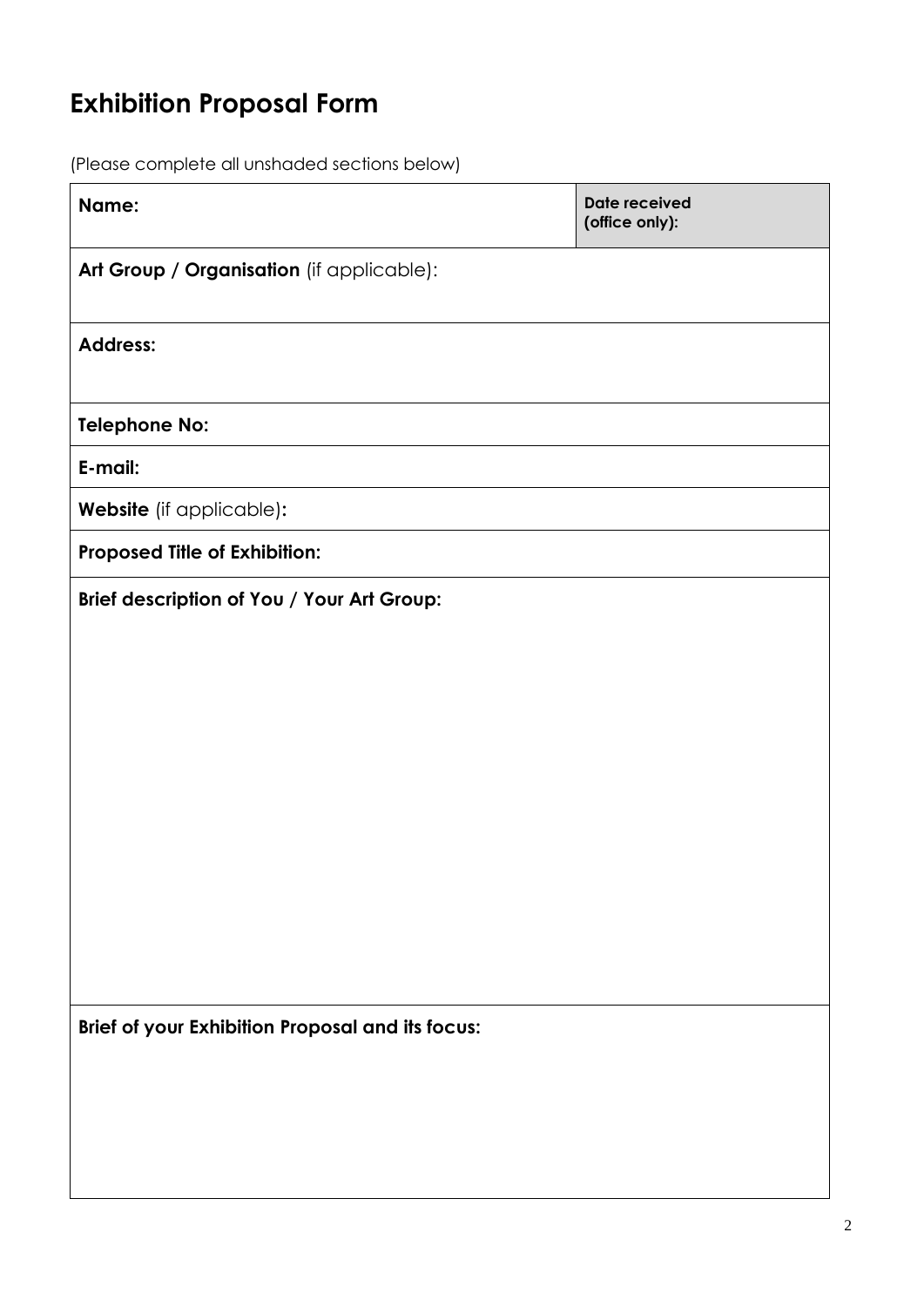**We look to exhibitors to put forward ideas on workshops / educational activities / artist talks associated with their exhibition – please provide any ideas you have on this?**

**Are there any special requirements involved in the displaying your work, i.e. access to electrical sockets, specific forms of display, use of multimedia etc?**

**Note: Please provide up to 5 good quality photographs of your work (in jpeg format and maximum of 300 dpi, if sending in on CD or via email. Please do not send images via email that are over 1mb each).**

#### **DATA PROTECTION ACT 1998** (Please read this section very carefully)

**The responses you have given in this form are classified as personal data. We are required by the Data Protection Act 1998 to obtain the explicit consent of people named in this form before processing, maintaining and passing on information to other parties.**

Knowsley MBC will hold the data held in the questionnaire in both paper and electronic formats. The data in this questionnaire will be passed on to members of the public who request from us information about your work/service. Information may also be passed onto the organisations that work in partnership with Knowsley MBC Culture Development & Events Service. In order for us to publicise your work/service as detailed above, we require you to give us permission.

Please tick this box to enable us to do so: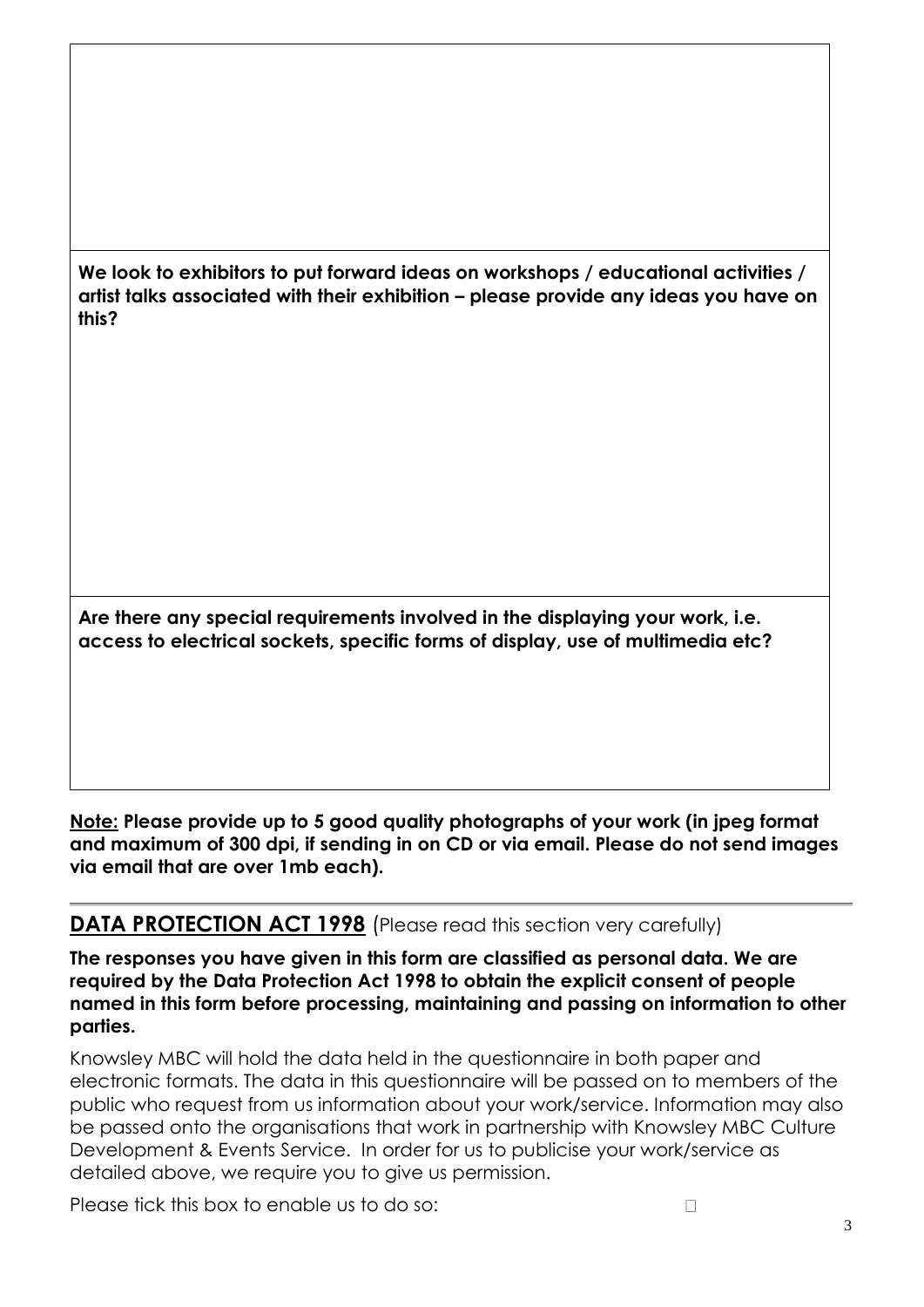#### **Information Update:**

\_\_\_\_\_\_\_\_\_\_\_\_\_\_\_\_\_\_\_\_\_

Knowsley MBC will send information about arts and exhibitions opportunities that we think may be of interest to you.

 $\Box$ 

Please tick this box to enable us to do so:

Full Name (printed): \_\_\_\_\_\_\_\_\_\_\_\_\_\_\_\_\_\_\_\_\_\_\_\_\_\_\_\_\_\_\_\_\_\_\_\_\_\_\_\_\_\_\_

Signature: \_\_\_\_\_\_\_\_\_\_\_\_\_\_\_\_\_\_\_\_\_\_\_\_\_\_\_\_\_\_\_ Date:

#### **Please print this form and sign it, then send to:**

Tina Ball, Cultural Development & Events Service, Knowsley Metropolitan Borough Council, The Registrars, High Street, Prescot, Knowsley, L34 3LD Tel: 0151 443 5617 / 07867 641 919 Email: [Tina.Ball@knowsley.gov.uk](mailto:arts.galleries@knowsley.gov.uk)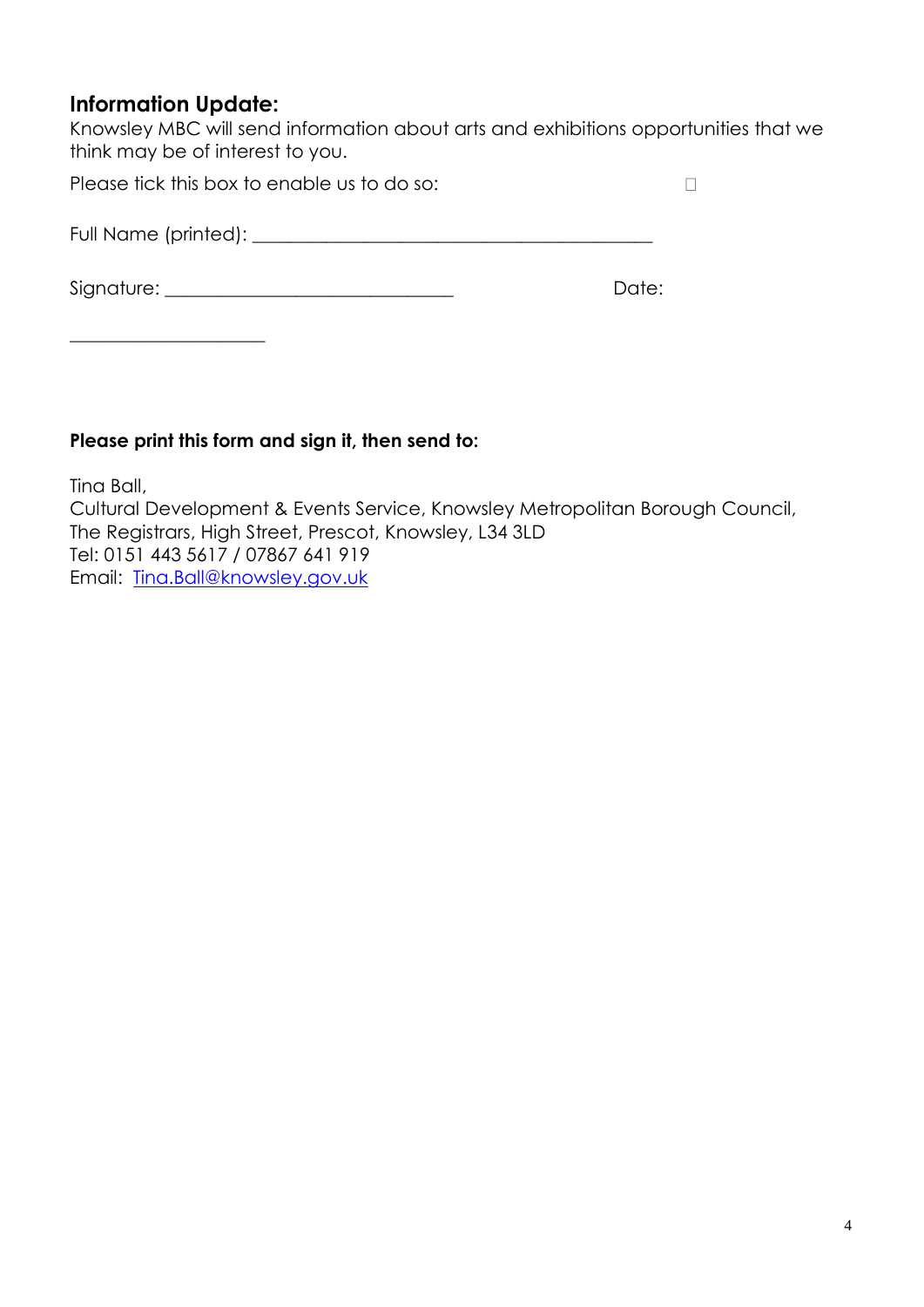# **Exhibitions Policy**

**This policy is intended to give guidance concerning the programming of temporary exhibitions within all of Knowsley's gallery spaces, including Prescot Museum. This is to ensure that prospective exhibitors are aware of Knowsley Council's need to promote and encourage arts education, audience development, social inclusion, life long learning and presentations which are complimentary to Leisure & Culture Development Service annual exhibitions programme.**

#### **Mission Statement**

The Cultural Development & Events Service aims to provide a diverse programme of exhibitions and events that will appeal to a wide cross section of the community, attracting new and existing audiences. The exhibitions programme will include, wherever possible, exhibitions that encompass the following:

- A community based / locally inspired home grown arts exhibition
- A touring, national exhibition
- An in-house exhibition of the Museum's collection/s
- An exhibition exploring local heritage and the social history of Knowsley
- An exhibition exploring health as a theme
- A contemporary arts exhibition
- An exhibition of young and emerging artists
- A family-centred exhibition
- An exhibition of traditional and / or contemporary crafts.
- A collaborative exhibition designed and created with partner agencies either within the Borough or across Merseyside.
- An exhibition to support local initiatives or festivals e.g. Liverpool Biennial or Find Your Talent
- Loans from other museums

#### **We aim to:**

- Improve access to the arts and encourage partnerships between other departments, individuals, groups and organisations
- Provide exhibitions and activities of a high standard that seek to inspire and educate
- Host approximately 15 exhibitions per year, across all of our venues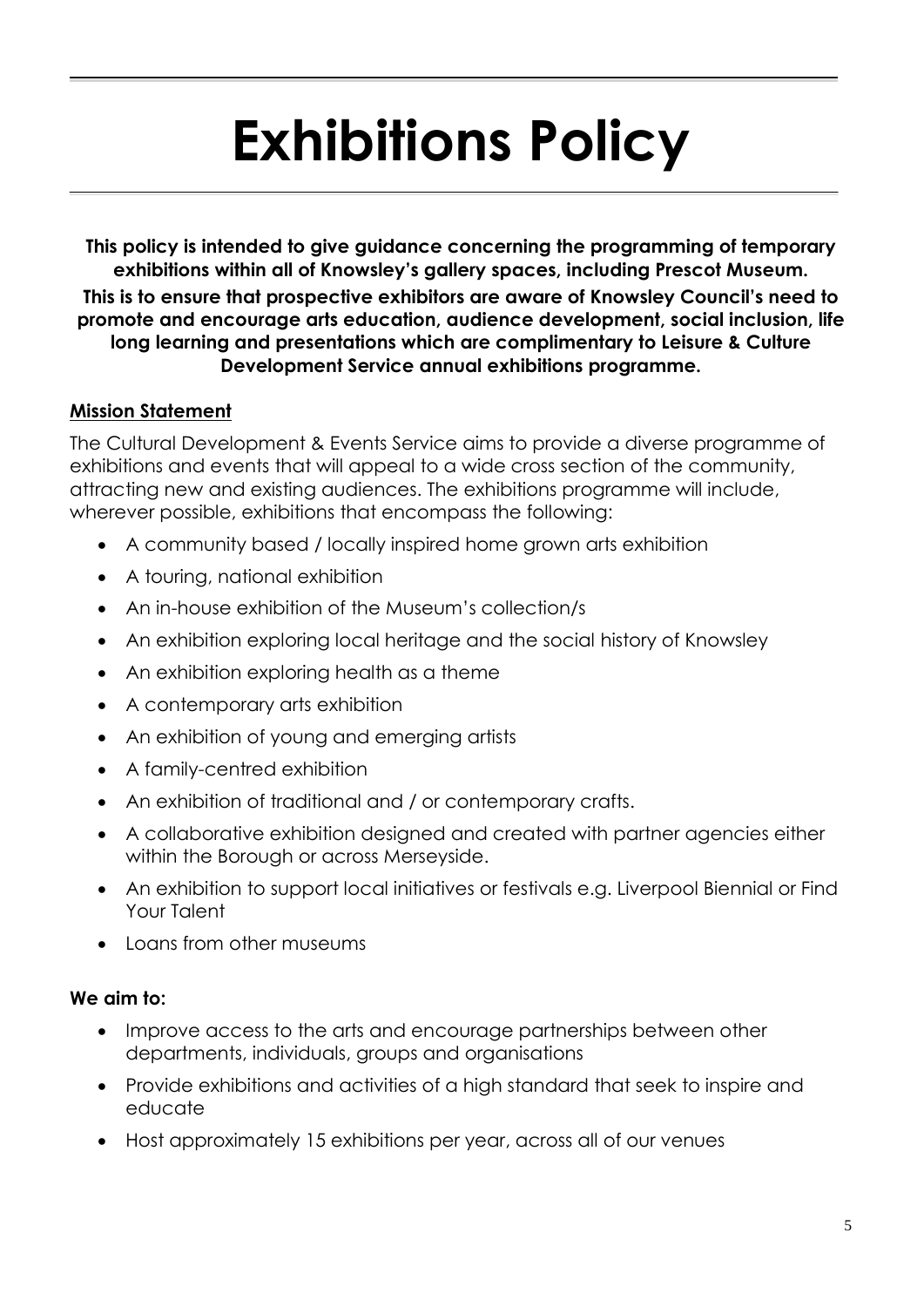- Support artists and groups working within the Borough and to treat all proposals fairly. Priority will be given to artists and groups connected with the Borough of Knowsley
- Ensure that all exhibitions are accessible to all, in terms of physical and intellectual access

#### **Objectives**

The Cultural Development & Events Service will seek to:

- Identify target audiences in line with the 'Sustainable Communities Strategy'
- To support local communities via the 'Information and Transformation' plan
- Demonstrate the validity of art as a significant contributor to education and as a social voice, through an informed and dynamic exhibitions programme
- Support young and emerging artists
- Reflect cultural diversity and promote arts education for all
- Explore local heritage and social history; involving local communities at all available opportunities
- Develop the arts and awareness of the arts within the borough
- Where applicable, to support and work in partnerships with other organisations and groups in hosting and programming exhibitions
- Positively encourage the submission of exhibition proposals
- Make better and increased usage/access of the Museum Collection
- Use exhibitions as a springboard to develop other arts activities
- Continue to form links and partnerships where possible within the community to guide arts development

#### **Programming**

The planning of temporary exhibitions and their related events are coordinated by the Cultural Development & Events Service Officer and the Exhibitions Team, who will consider all the exhibition proposals submitted to the Gallery.

Collectively our gallery serves to address key priorities from the 'Sustainable Communities Strategy' and the Cultural strategy, through targeting and involvement of specific and general audiences - to ensure that our gallery space and exhibition opportunities offer engagement, educational content, aware raising of issues and inclusive development opportunities for different sectors across Knowsley:

#### **Key priorities (Sustainable Communities Strategy) for the Exhibitions Team:**

- Unlocking Potential and Raising Attainment
- Safer more Cohesive Communities
- Raising Attainment and Skills
- A well connected Knowsley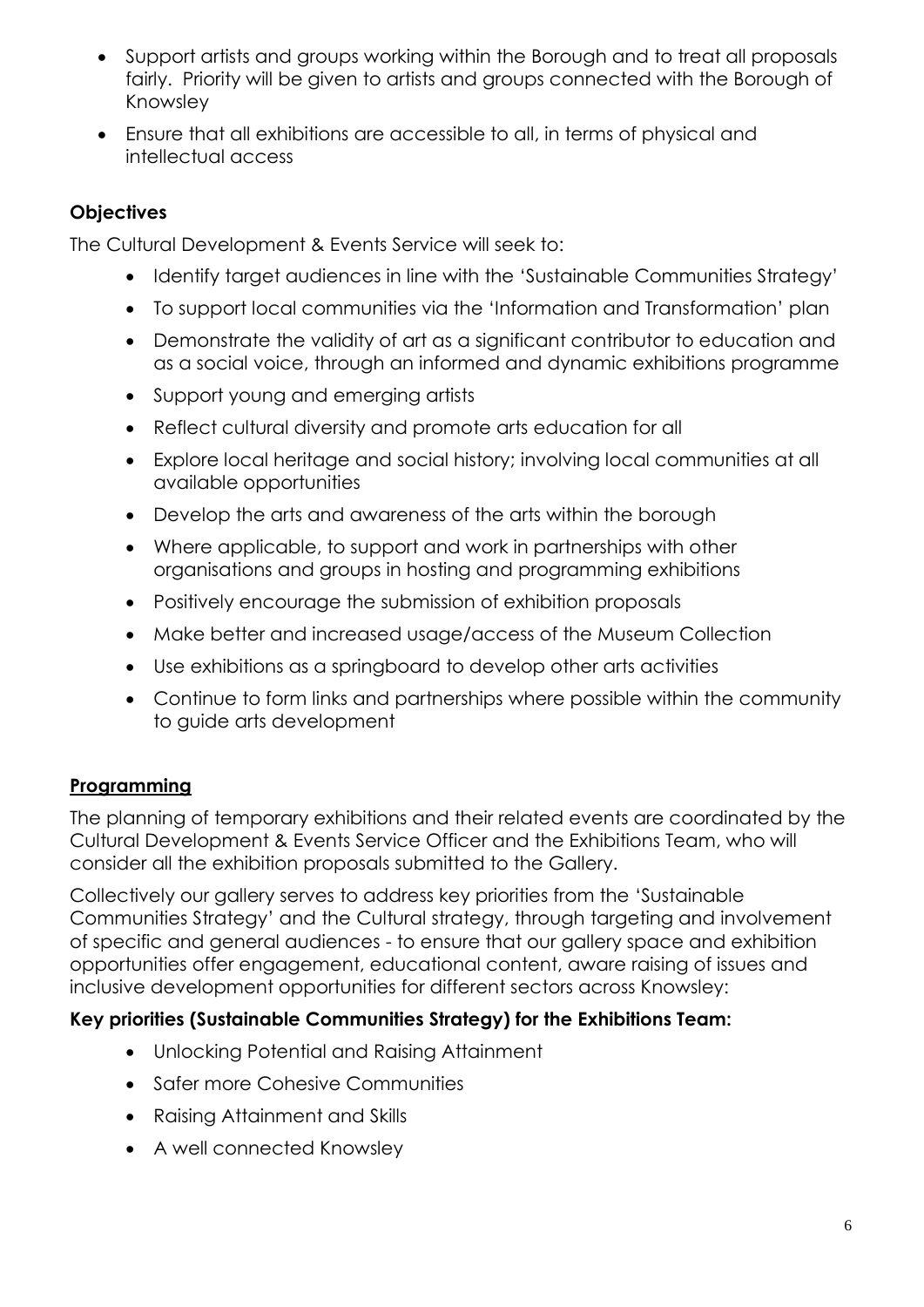#### **The Gallery Spaces**

Our contemporary art gallery is situated in Kirkby on the 1st floor of The Kirkby Centre.

We also programme exhibitions in the spaces around the 1st floor of The Kirkby Centre, including the staircase, landing and the corridor area outside the main gallery.

We also manage Prescot Museum which focuses on the local history of the area and the important clock and watch making industry.

The gallery displays work by local, regional, national and international artists including loans and touring exhibitions from the Hepworth Wakefield, the Hayward Gallery, The National Trust, Arts Council of England, Knowsley's Annual Open Exhibitions, Schools, and community arts projects. We also work in partnership with other arts agencies to deliver exhibitions, such as Liverpool Biennial, 'Galleries Outside Liverpool' and pan Merseyside projects.

Prescot Museum, as well as the permanent displays, hosts a series of exciting temporary exhibitions each year, which access collections from other museums and support the National Curriculum. All special and permanent exhibitions are family friendly, with hands-on exhibits and interactive displays. There is a permanent collection which currently houses some 14,000 objects detailing the Borough's history.

As an overview, our galleries are used to present different types of exhibitions and work with and support artists and art / community aroups of varying experience levels:

| <b>Prescot Museum</b> | - Exhibitions which focus on local heritage / social history<br>and the Museum Collection |
|-----------------------|-------------------------------------------------------------------------------------------|
| <b>Kirkby Gallery</b> | - Professional exhibition space for individuals or groups                                 |
| <b>Kirkby Centre</b>  | - A smaller exhibition space for individuals or groups                                    |

**As a guide to prospective applicants, we plan our exhibitions as a three-year programme and will always have, as a minimum, booked at least 18 months in advance, so please do bear this in mind when submitting proposals. This is because we programme national touring exhibitions and more involved exhibitions further ahead due to the necessary development and organising time required. We will therefore take exhibition proposals at any point in the year and hope to let prospective exhibitors know within 3 months whether their proposal has been successful or not.**

#### **Access**

All exhibitions and activities are organised with consideration to the physical access of all individuals, such as lower hanging heights, large print labels, hands-on activities designed to include all abilities and wheelchair access.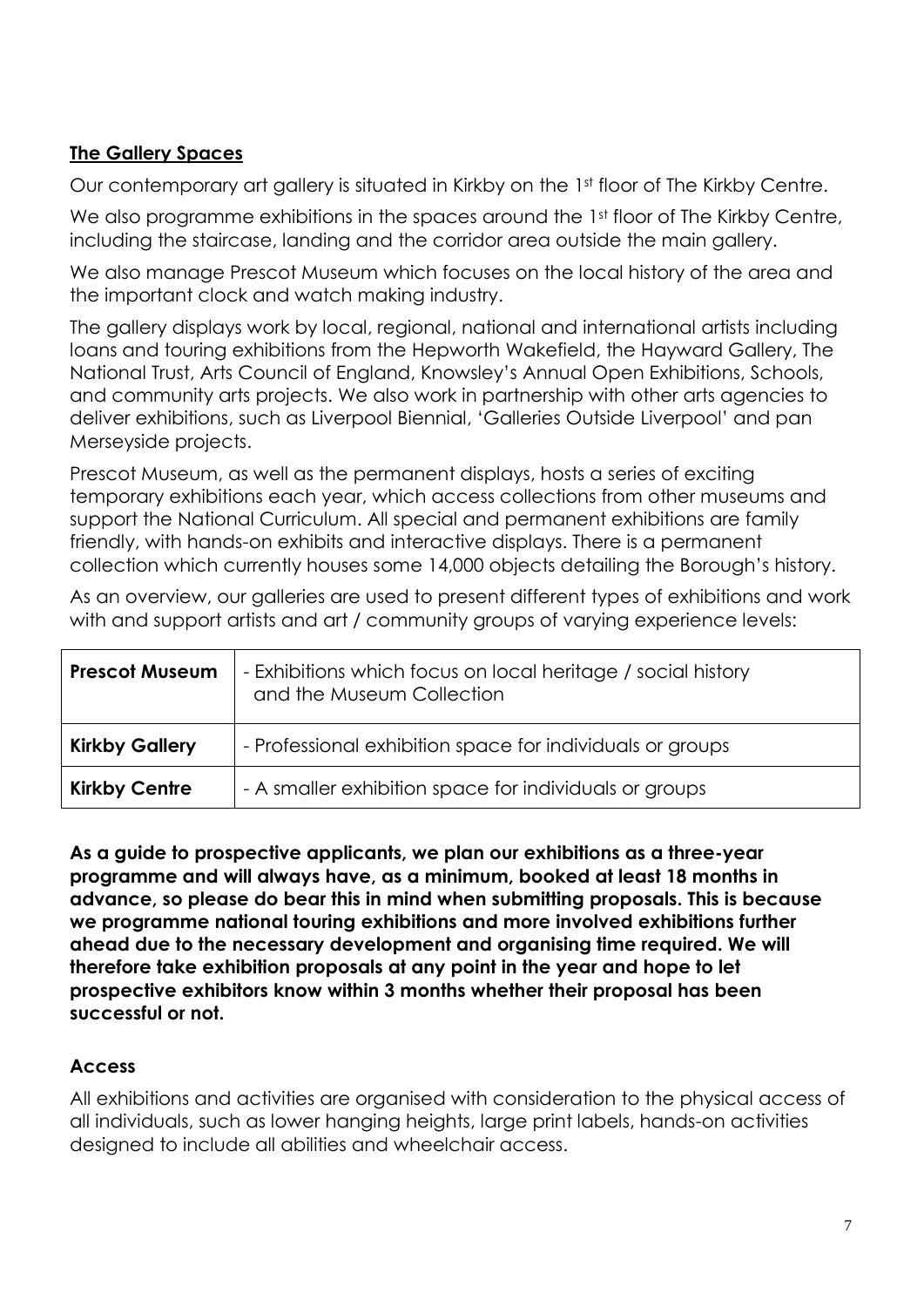The Cultural Development & Events Service endeavours to make exhibitions intellectually accessible, helping people to better understand the artwork by facilitating activities linked to exhibitions and providing an artist's statement.

We aim to offer a diverse range of exhibitions in order to attract new and varied audiences.

#### **Terms and Conditions**

#### **Framing**

Work does not necessarily need to be framed but must be mirror plated, metal and clip frames will not be accepted. Mirror plates should be placed in the centre of the frames' vertical drop.

#### **Content and Selection**

The Cultural Development & Events Service reserves the right to refuse work that may be deemed controversial or offensive to the gallery audience. The decision of Knowsley Council is final and is not open to debate. Priority will be given to work that may contribute to the aims of Knowsley's 'Sustainable Community Strategy' and has associated learning opportunities for the public.

#### **Education**

The Cultural Development & Events Service will, where possible, facilitate creative and educational partnerships including public workshops, talks and demonstrations linked to the current exhibitions.

#### **Proposals**

The Cultural Development & Events Service will consider proposals from all individuals and groups. Proposals should include:

- A completed exhibition proposal
- A selection of images (please note that if an proposal is successful, we will require good quality jpeg images of no less than 300 dpi) and / or link to a relevant website of the artists / groups work
- An artist's statement of no longer than one side of A4, including suggestions for an activity / activities that link to the exhibition

#### **Responsibilities of the Cultural Development & Events Service**

#### **The Cultural Development & Events Service will:**

- Record the condition of work as it enters Knowsley Galleries and insure work at the artist's price, for loss or damage, from the dates of entry through to collection
- Select any number of artists to exhibit together as it sees fitting
- Hang all work at its discretion and remove it ready for collection
- Publicise all exhibitions via the Council's Communications department
- Produce posters, leaflets and price lists as necessary
- Provide a space and facilities for workshops or demonstrations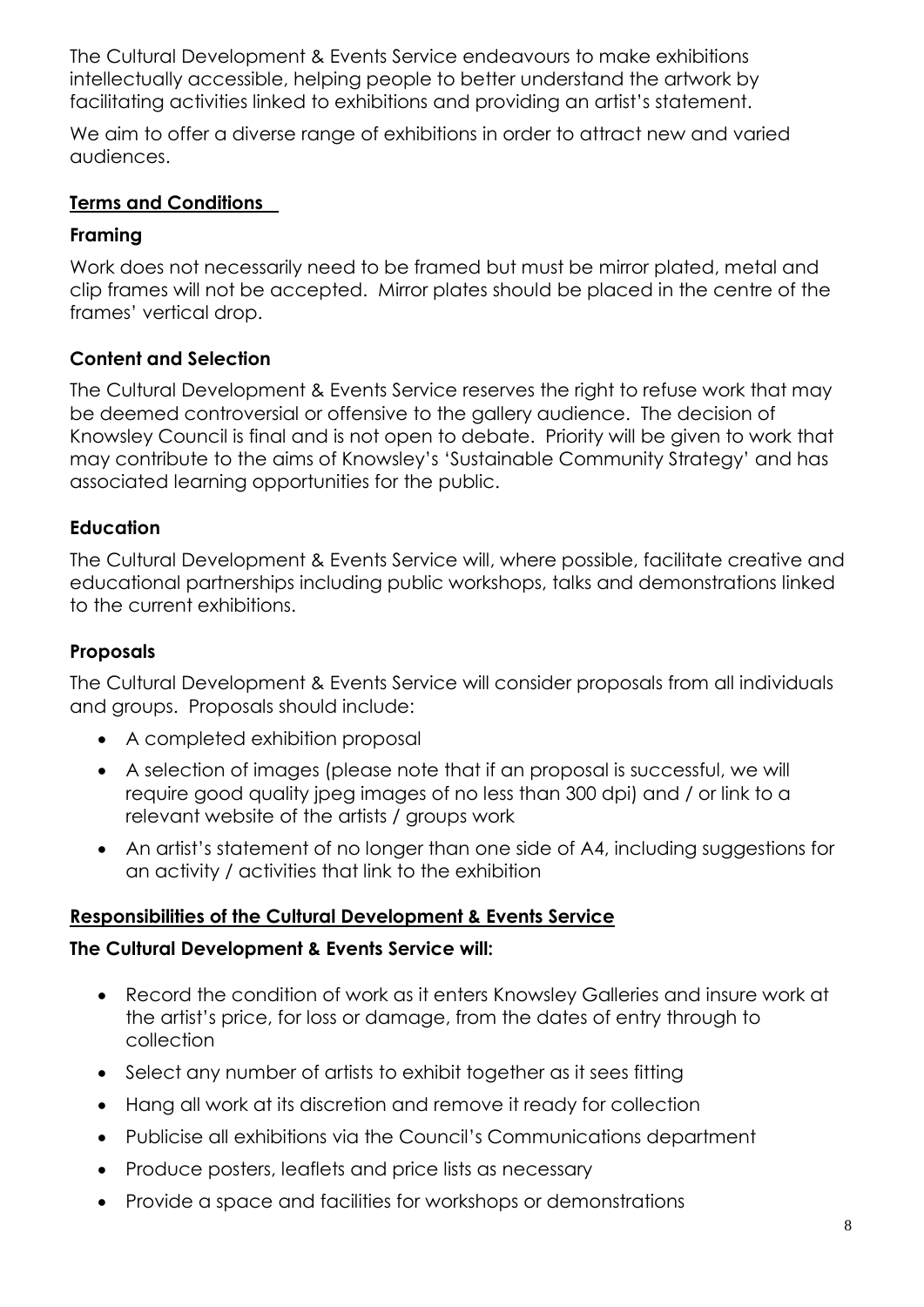- Provide glasses and light refreshments for exhibition Private Views / Openings
- Ensure adequate security
- Sell works and organise payment after the exhibition closes (where applicable)
- We will insure artwork from the point of collection through to return of artwork, for all exhibitions
- We will organise the transportation of artwork to and from our exhibitions, where required

#### **Responsibilities of Exhibitors**

#### **Exhibitors will:**

- Deliver all work on the **Monday / Tuesday** two weeks prior to exhibition opening
- Collect all work within one week of the exhibition closing. The Cultural Development & Events Service reserves the right to dispose of work not collected.
- Provide a minimum of one free arts / educational activity relating to the exhibition, i.e. workshop, demonstration or talk.
- Provide good quality images of artwork for use in the council's publicity materials for exhibitions (jpeg images should be no less than 300 dpi)
- Provide a valuation of each artwork for Insurance purposes
- Read and sign exhibition agreement
- Ensure all work is mirror plated
- Clearly label each artwork with the number, title and full name
- Provide all exhibition related information / text and publicity material a minimum of one month in advance of the exhibition
- Agree all sales be made through the gallery. A commission of 25% will be charged on all works sold (with exception to the Open Art Exhibitions)
- Accept that compliance of Health and Safety guidelines may affect how work is displayed
- Take all packaging away as the galleries do not have storage space available